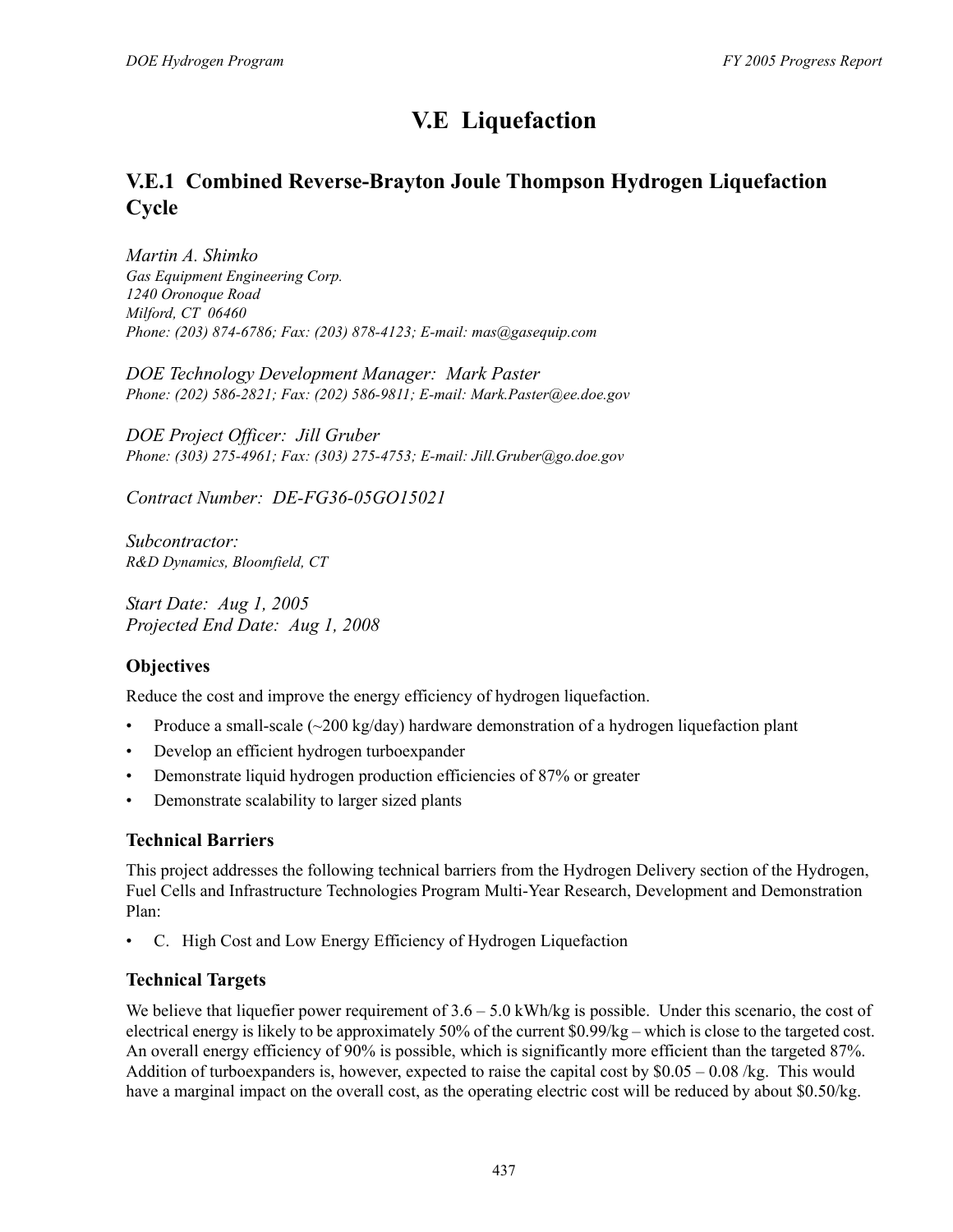#### **Approach**

The simplest liquefaction process is the Joule Thomson Expansion cycle (Figure 1 ). The gas to be liquefied is compressed (by compressor K-101), cooled (in aftercooler E-100 and heat exchanger LNG-102) and then undergoes isenthalpic expansion across a throttle valve (VLV-100). If the gas is cooled below its inversion temperature in a heat exchanger (LNG-102 in Figure 1), then this expansion results in further cooling – and may result in liquid formation at the valve outlet. For hydrogen, this temperature is -95 ºF. It is obvious that this cycle alone cannot be used for liquefaction of hydrogen without any pre-cooling of hydrogen below its inversion temperature.

A modification of this cycle in which liquid nitrogen is used to cool the gaseous hydrogen below its inversion temperature is sometimes used along with Joule Thomson Expansion to liquefy hydrogen. However, this modified cycle is still limited in overall efficiency as the primary thermodynamic process used for cooling is Joule-Thomson Expansion.

Joule-Thomson expansion is inherently inefficient, as there is no work done during expansion. The advantages are that the expansion requires no moving parts and a simple throttle valve can be used for liquefaction. The industrial gas industry departed from using Joule-Thomson as a primary process in liquefaction of atmospheric gases in the 1960s. Turboexpanders or expansion engines are now used at most industrial gas plants to provide the necessary refrigeration for liquefaction. The expansion across a turboexpander is ideally isentropic, i.e., some useful work is done in



**Figure 1.** Joule Thompson Expansion Cycle

expansion. Depending on the pressure ratio across a turboexpander, this useful work may be as high as 130 Btu/lbmol (for a pressure ratio of six). Turboexpanders cannot tolerate any liquid condensing at the outlet as the turbine wheels often rotate at up to 170,000 rpm. Therefore, a clever combination of isentropic and isenthalpic expansion is required to generate a practical efficient process.

We propose to use a combined reverse-Brayton Joule-Thompson (CRBJT) expansion cycle (or a modified Claude cycle) to combine the benefits of highly efficient isentropic expansion and the highly reliable Joule Thompson expansion cycle. Figure 2 shows a schematic for the simplest version of the CRBJT cycle.

In this CRBJT cycle, gaseous hydrogen at atmospheric pressure is fed to compressor suction where it combines with the recycle stream from the primary heat exchanger (LNG-101). The motor driven hydrogen compressor (K-101) compresses this stream to the desired pressure. After cooling this stream in an air-cooled or a water-cooled aftercooler (E-100), it is introduced into the primary heat exchanger (LNG-101) where it is cooled by the cold return gases. When this stream is cooled to a suitable temperature, it is withdrawn and a portion of the stream is fed to an air-bearing turboexpander (Q-102). This hydrogen stream is isoentropically expanded and cooled to near saturation temperature. The remainder of the pre-cooled stream, stream 2, is fed to the secondary heat exchanger (LNG-102) where it is cooled by stream 5. Upon exiting from



**Figure 2.** Simple CRBJT Cycle